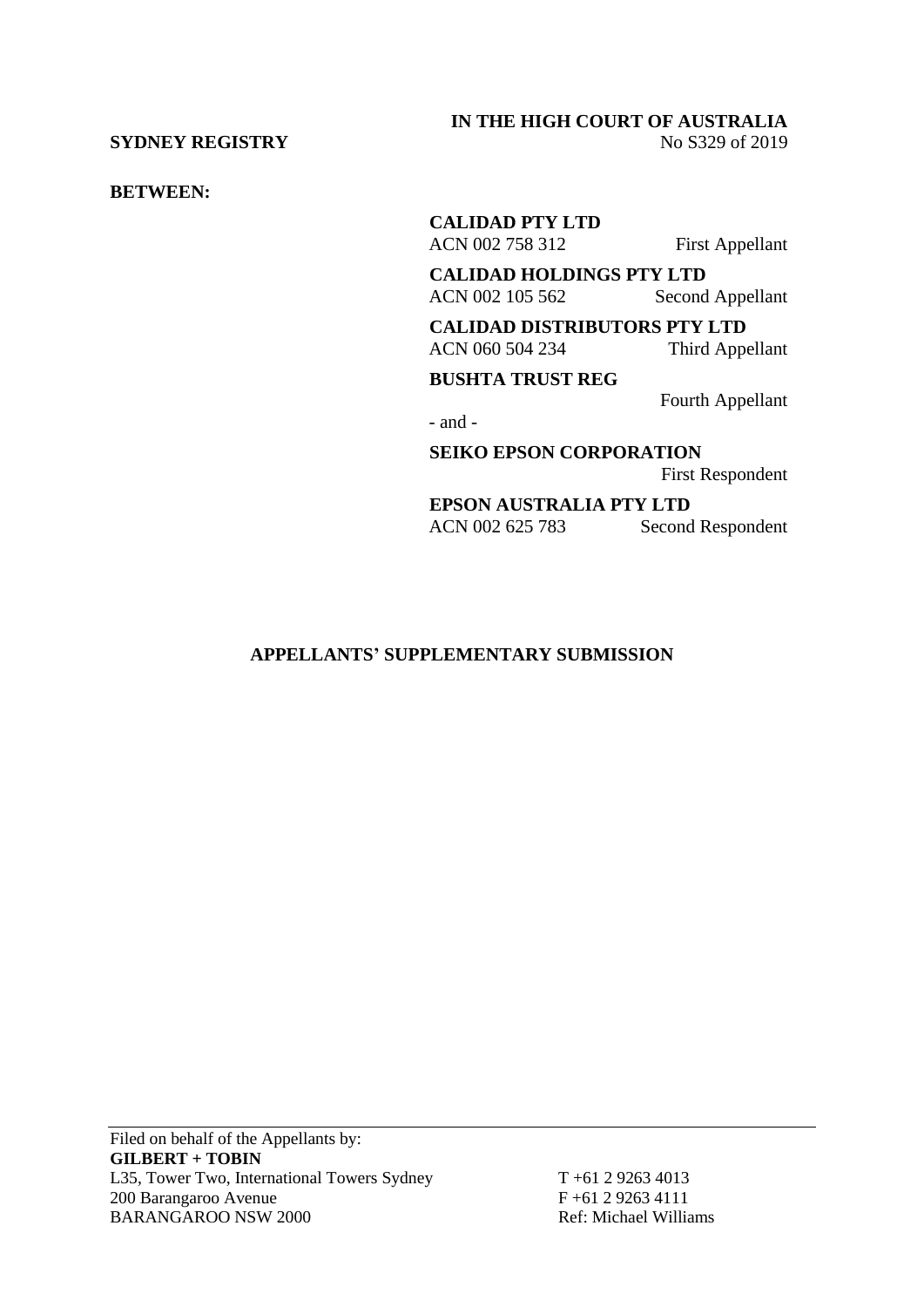#### **Part I: Suitable for publication**

1. This supplementary submission is in a form suitable for publication on the internet. It addresses the two questions raised by the Court by email dated 18 August 2020.

#### **Part II: The relevance of s 13(2) of the** *Patents Act 1990*

2. The first question raised by the Court is:

*"It might be taken from Impression Products Inc v Lexmark International Inc (2017) 137 S Ct 1523 at [7] – [9] that on sale of a product embodying a patent no patent rights remain in the patentee who is left with whatever contractual rights are bargained for. In that event any conditions placed upon a sale cannot be viewed as*  **10** *patent rights which may be the subject of an action for infringement, as distinct from breach of contract. The question is: Is the exhaustion doctrine as explained by Roberts CJ in that case consistent with s 13(2) of the Patents Act 1990, which describes patent rights as exclusive and personal property and permits their assignment and devolution?"*

- 3. The exhaustion doctrine, as explained in *Impression Products* 137 S Ct 1523 (2017), is consistent with s 13(2) of the *Patents Act 1990* (Cth) (the *1990 Act*). Put simply, s 13(2) is concerned with the character of patent rights, whereas the exhaustion doctrine is concerned with the scope of patent rights.
- 4. There are four key points.
- **20** 5. **First**, s 13(2) of the *1990 Act* is concerned with the character of the "*exclusive rights*" conferred by grant of a patent. Those rights are "*personal property*" capable of assignment and devolution by law. S 13(2) is not concerned with the scope of those rights. Nor is s 13(2) concerned with the circumstances in which those rights may be extinguished. The common law doctrine of exhaustion is "*a limit on "the scope of the patentee's rights*"" (*Impression Products* at [8, 9]). The fact that those rights are "*personal property*" is irrelevant to their scope.
- 6. **Second**, the exhaustion doctrine does not extinguish the exclusive rights granted by the *1990 Act*. The effect of the exhaustion doctrine is that "*when a patentee sells an item…the patentee does not retain patent rights in that product*" (*Impression Products* **30** at [7]). By exercising its exclusive right of sale, the patentee has put "*the product of the invention in the possession of the public*" (*NPCAL* at 512). The sale merely "*exhausts the patentee's rights in that item*" (*Impression Products* [10-12]); not its exclusive rights under the *1990 Act*. The patentee retains its exclusive rights to "*exploit*" the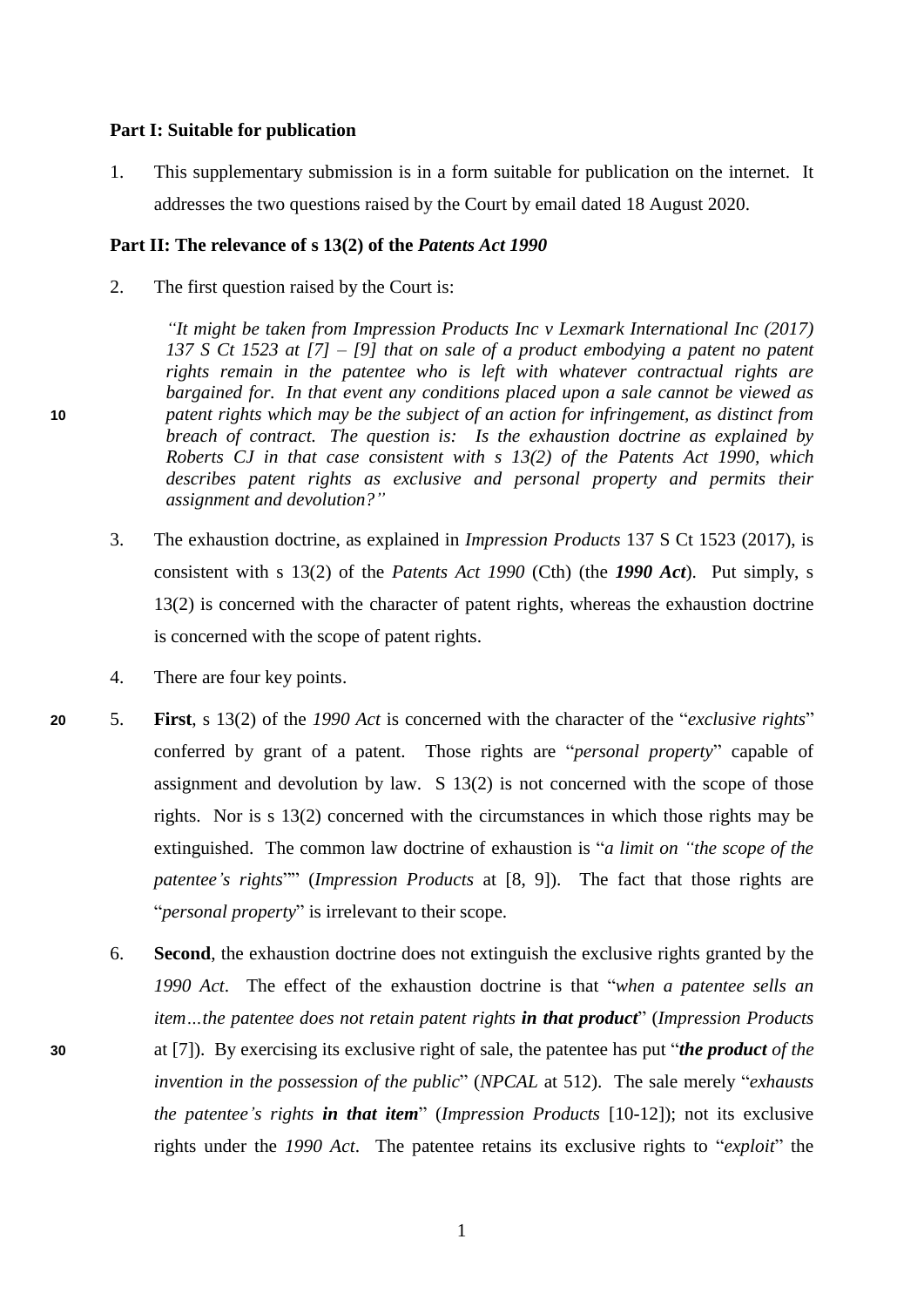invention under s 13(1). However, it cannot exercise those rights in relation to any item embodying the invention in which proprietary title has passed by way of sale.

- 7. **Third**, the legislative history reveals that the characterisation of patent rights, as "*personal property*", was never intended to exclude the exhaustion doctrine.
- 8. This Court, in *NPCAL* (1908) 7 CLR 481, held by reference to the *Patents Act 1903* (Cth) (the *1903 Act*) that where a patentee exploits an invention by sale of a patented product, that product has "*passed out of the limit of the monopoly*" (*NPCAL* at 511, 524) such that "*the advantages of the Act to the patentee are exhausted*" (*NPCAL* at 531).
- 9. The *1903 Act* contained limited provisions regarding the devolution and assignment of **10** patents. S 21 provided: "*A patent may be transferred in the form and in the manner prescribed by indorsement on the back thereof…*". S 17 alluded to the possibility of "*acquisition by bequest or devolution in law*". The *1903 Act* did not describe patent rights as "*personal property*".
- 10. The *Patents Act 1952* (Cth) (the *1952 Act*) first introduced the language of "*personal property*". S 152(1) provided, under the heading "*Devolution of patents*", that: "*The rights granted to a patentee by a patent are personal property and are capable of assignment and of devolution by operation of law*". S 153(5) further provided, under the heading "*Co-ownership of patents*", that: "*Subject to this section, the laws applicable to ownership and devolution of personal property apply in relation to*  **20** *patents as they apply in relation to other choses in action*".
	- 11. The Report of the Committee Appointed by the Attorney-General of the Commonwealth to Consider What Alterations are Desirable in The Patent Law of the Commonwealth, 1952, explained at [2]: (i) the patents system was "*working satisfactorily*"; (ii) the amendments in the *Patents Bill 1952* were only "*concerned with matters of procedure rather than with matters of broad general principle*"; and (iii) no "*radical changes*" were recommended. Neither the Report, nor any parliamentary speeches, referred to ss 152(1) or 153(5).
- 12. Moving forward, the Explanatory Memorandum to the *Patents Bill 1990* stated that s 13 was "*not intended*" to "*modify the operation of the law on infringement so far as it* **30** *relates to subsequent dealings with a patented product*" and that "*infringement in a particular case will continue to be determined*" by reference to "*any actual or implied licences*" and "*the doctrine of "exhaustion of rights" so far as it applies*".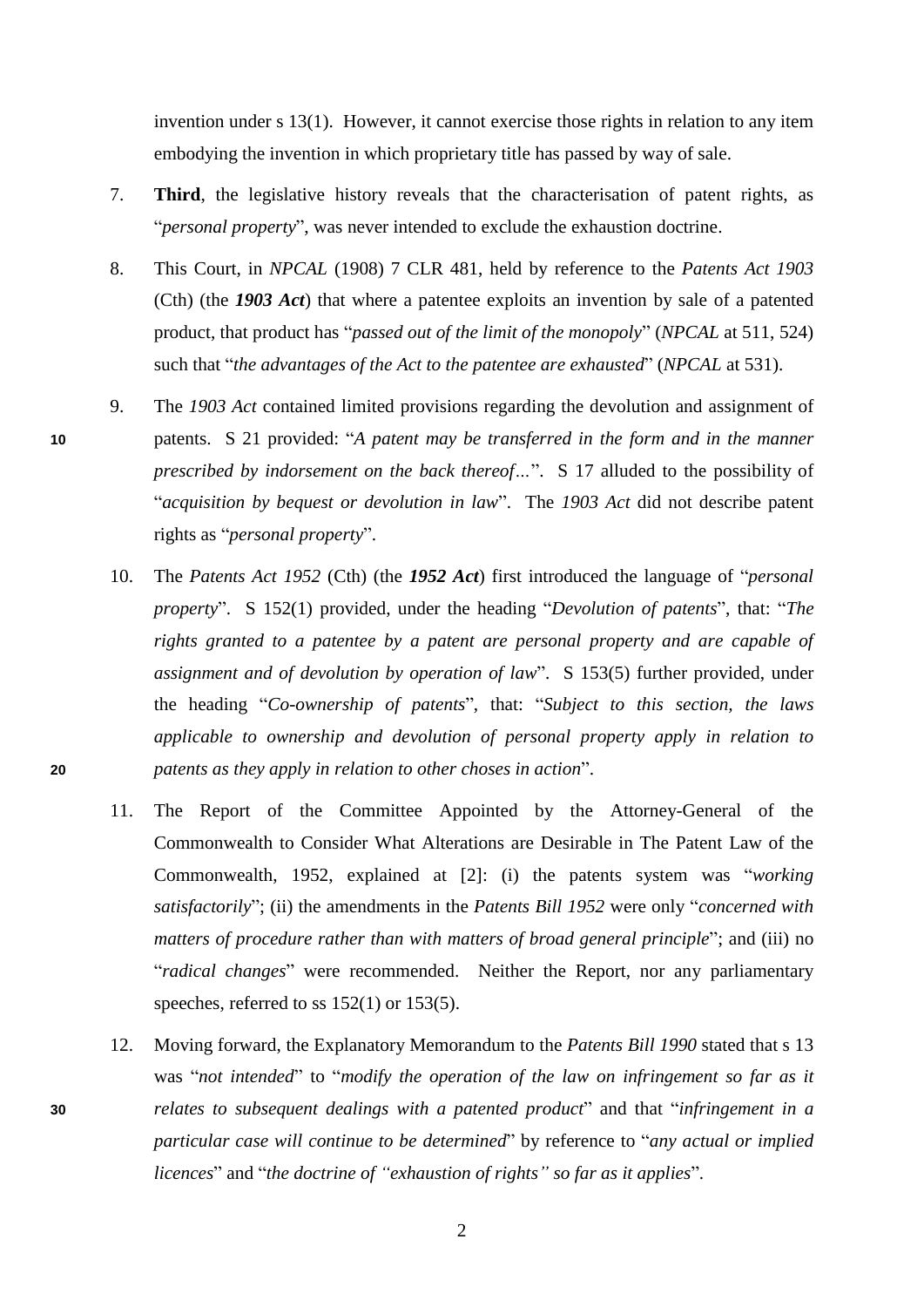- 13. Thus, the legislative history reveals that:
	- (a) the *1903 Act* implicitly treated patents as personal property by providing expressly that they were capable of assignment and devolution by operation of law;
	- (b) the characterisation of patent rights as "*personal property*" in the *1952 Act* and *1990 Act* was not intended to effect any change of "*general principle*"; and
	- (c) s 13 was "*not intended*" to modify the law on infringement, including in respect of the exhaustion doctrine.
- 14. **Finally**, it is notable that *US Patents Act, title 35, United States Code* (*USC 35*) contains a provision in similar terms to s 13(2) of the *Patents Act 1990*. S 261 of the **10** *USC 35* provides, in its current form, that "*patents shall have the attributes of personal property*" and "*shall be assignable in law by an instrument in writing*". Of course, the exhaustion doctrine prevails in the United States. This supports the view that the language of s 13(2) of the *1990 Act* does not impact on the *scope* of the rights given by a patent to a patentee.

#### **Part III: US law reform**

15. The second question raised by the Court is:

"*It has also come to the attention of members of the Court that on 25 June 2020 amendments to the US Patents Act 35 USC, and in particular the text of s 261, were considered by the House of Representatives. Are the parties in a position to assist the*  **20** *Court with the background to this course of action and why it is being undertaken?*"

16. The amendments to which the Court refers are contained in H.R. 7566, *Restoring America's Leadership in Innovation of 2020* (the **Bill**) which was introduced into the House of Representatives on 25 June 2020, sponsored by three members of the minority party in that chamber.<sup>1</sup> The Bill was referred on the same day to the House Committee on the Judiciary where it lies. An earlier version of the Bill, H.R. 6264, was introduced into the House of Representatives on 28 June 2018. It was also then referred to the House Committee on the Judiciary, which then referred it to the Subcommittee on Courts, Intellectual Property, and the Internet, where it languished.<sup>2</sup>

 $\overline{a}$ 

<sup>1</sup> See[: https://www.congress.gov/bill/116th-congress/house-bill/7366/all-actions?r=7&overview=closed](https://www.congress.gov/bill/116th-congress/house-bill/7366/all-actions?r=7&overview=closed%20&s=1#tabs)  $&s=1#tabs$ 

<sup>2</sup> See[: https://www.congress.gov/bill/115th-congress/house-bill/6264/all-actions?r=80&overview=closed](https://www.congress.gov/bill/115th-congress/house-bill/6264/all-actions?r=80&overview=closed%20&s=1#tabs)  $&$ s=1#tabs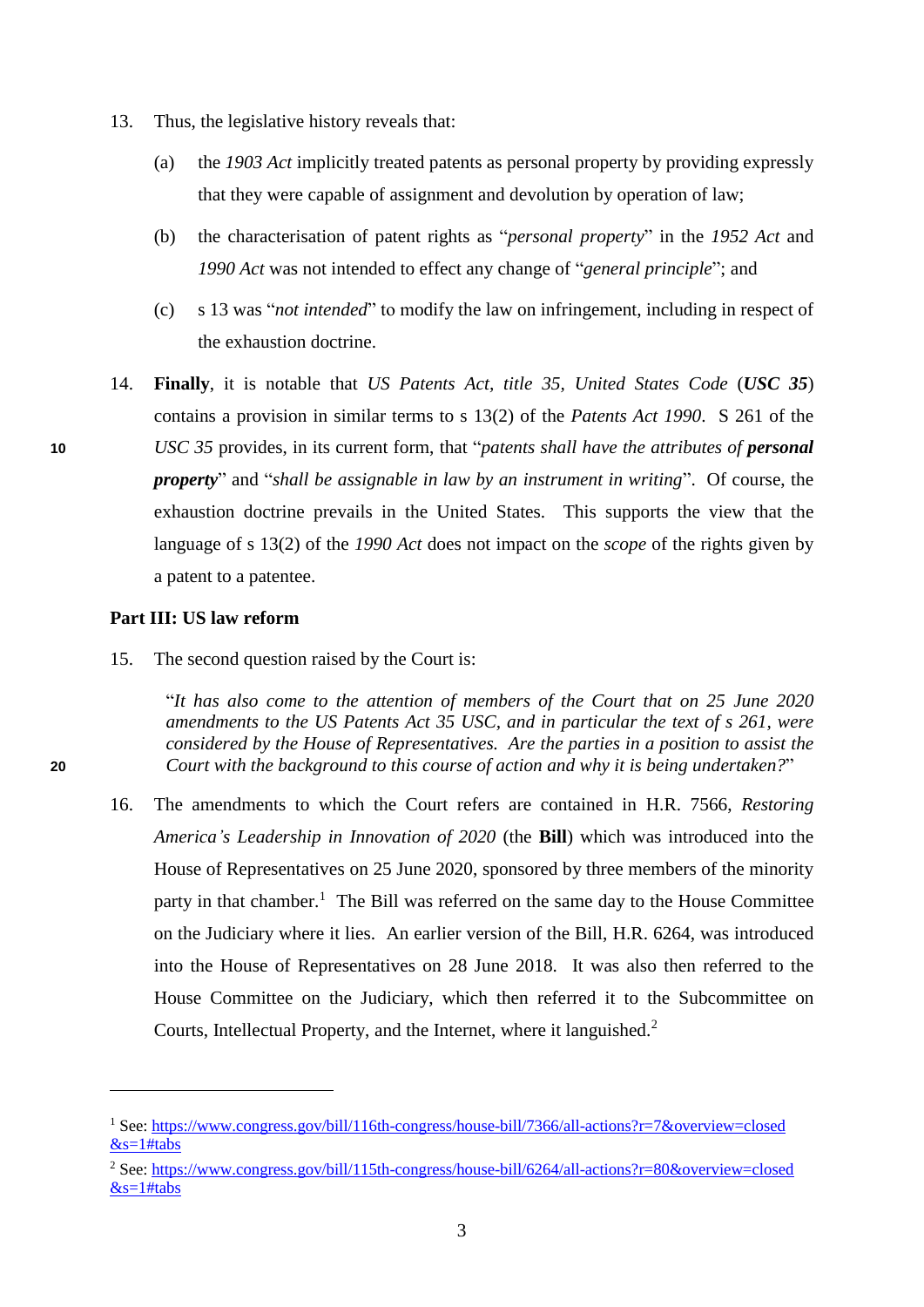- 17. The Bill seeks to substantially change US patent law, including by repealing amendments to *USC 35* introduced by Congress in the 2011 *Leahy-Smith America Invents Act* (Public Law 112-29) (the **2011 Act**) and abrogating the effect of several decisions of the US Supreme Court. Amongst other things, the Bill seeks to:
	- (a) sec. 3 replace the existing "first to file" system introduced by the *2011 Act*, with a "first to invent" system;
	- (b) sec. 4 abolish inter-partes and post-grant review, so that patent rights are "*protected from unfair adjudication at the Patent and Trademark Office*";
- (c) sec. 5 repeal the provisions of the *2011 Act* by abolishing the Patent Trial and **10** Appeal Board and re-establish a board of Patent Appeals and Interferences which will not be used to invalidate a granted patent; protect the rights of patent owners by the abolition of inter partes re-examination and require judicial proceedings to invalidate a granted patent;
	- (d) sec. 7- change the law in relation to the patentability of scientific discoveries and software inventions, including by "*effectively abrogat[ing] Alice Corp v CLS Bank Intl* 134 S.Ct 2347 (2014)", because "*the Supreme Court's recent jurisprudence concerning subject matter patentability has harmed the progress of science and the useful arts*";
- (e) sec. 8 introduce limitations on the prior art which can be deployed to challenge **20** patent validity as not being novel;
	- (f) sec. 9 restore "*patents as a property right*" in response to "*recent jurisprudence of the United States Supreme Court, including Impression Products Inc. v. Lexmark, Inc*" which "*harmed the progress of science and useful arts by limiting the ability of patent owners to exclude unlicensed customers from their supply chains*";
	- (g) sec. 10 repeal provisions requiring the publication of patent applications and prevent disclosure of information concerning patent applications to the public until a patent issues;
- (h) sec. 11 introduce a presumption that each claim of a granted patent is valid, **30** unless invalidity is established by "*clear and convincing evidence*" and to provide